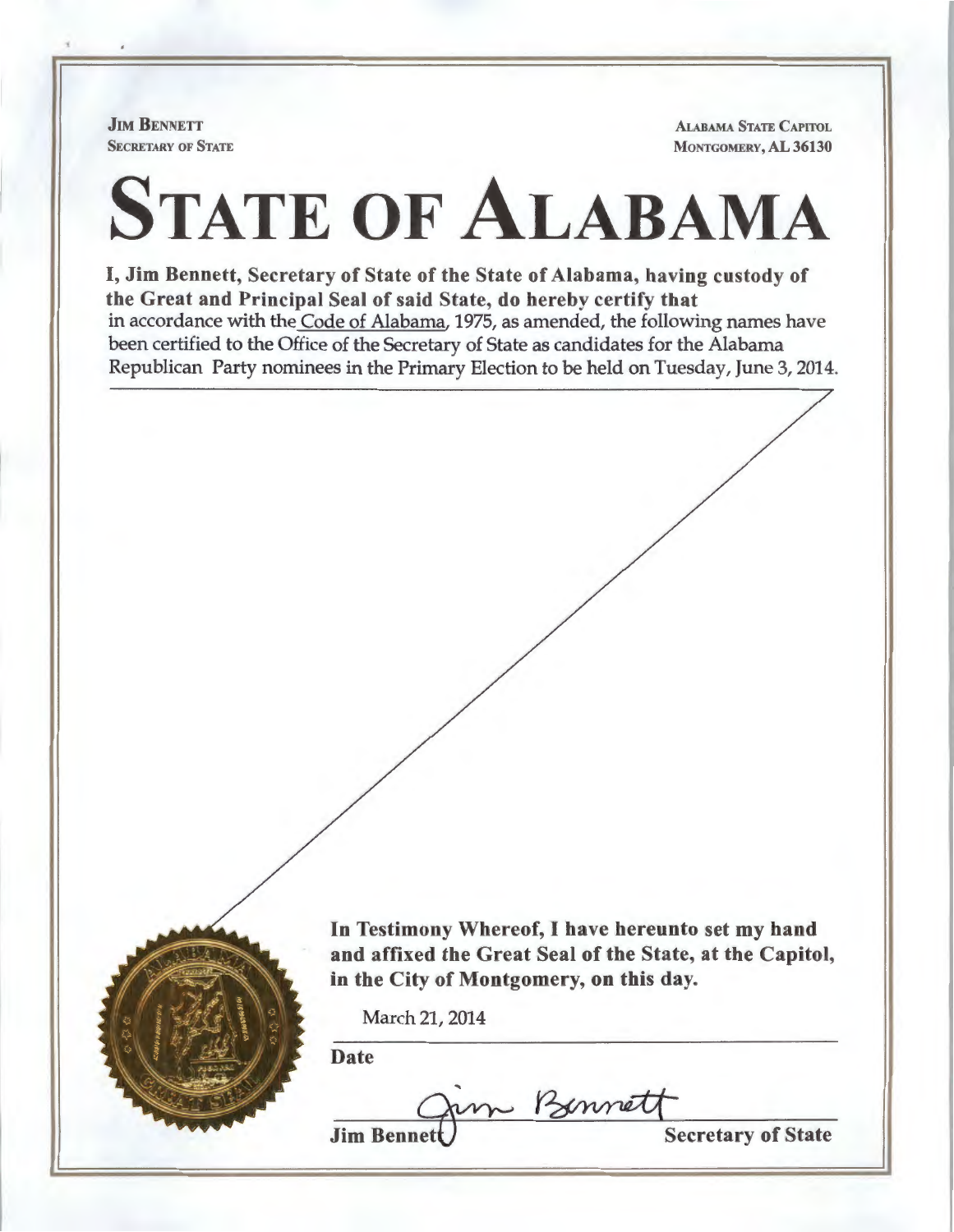Tuesday March 18, 2014

The Honorable Jim Bennett Office of the Secretary of State State Capitol Suite E-208 Montgomery, AL 36130



Dear Secretary Bennett:

The Alabama Republican Party hereby certifies that the persons whose names appear below are to be removed from the ballot for SD 9 for the Republican Primary on June 3, 2014 **Wade D. Taylor** 

Bies R lite

Bill Armistead Chairman Alabama Republican Party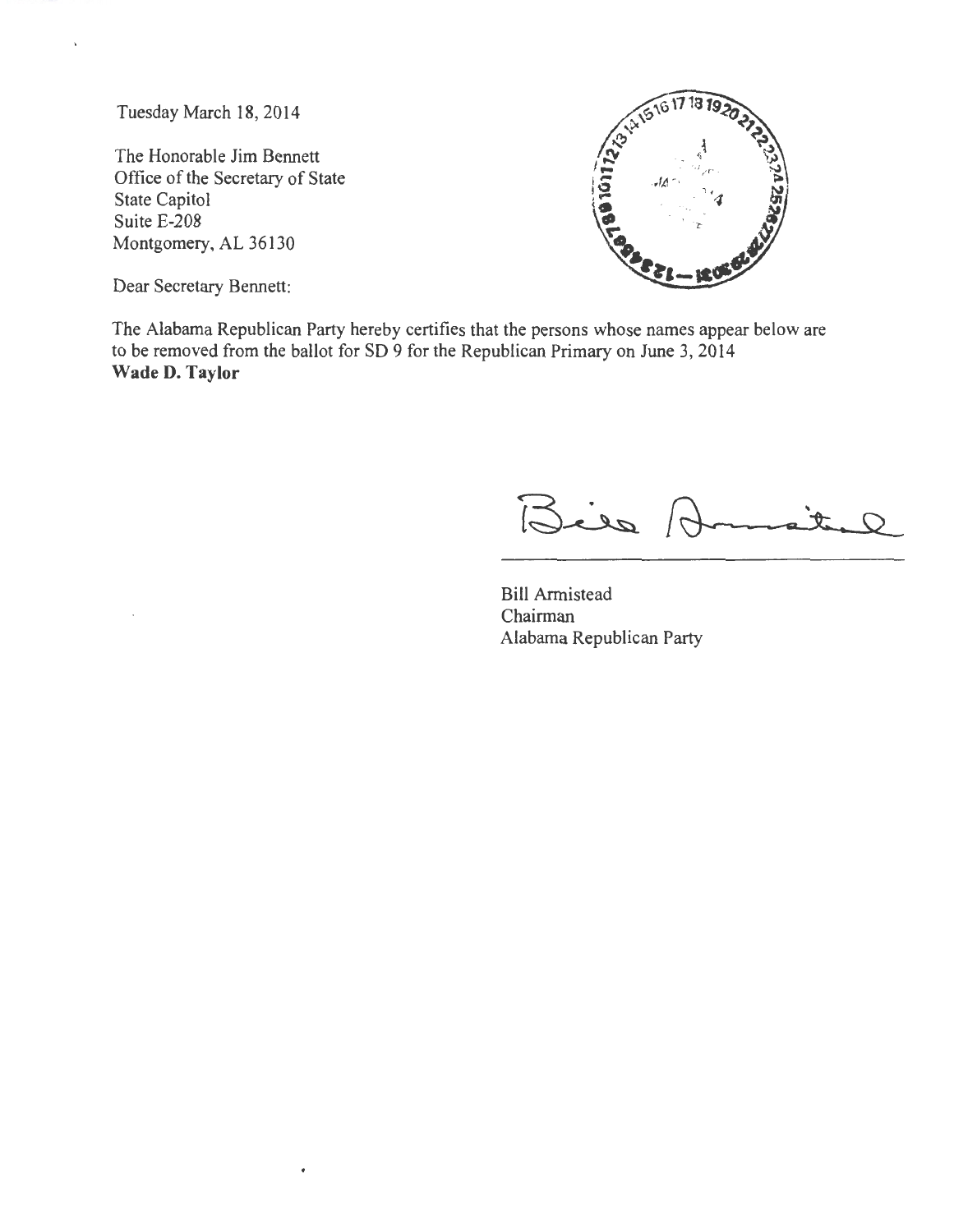

Monday, March 10, 2014

 $\sqrt{2}$ 

The Honorable Jim Bennett Office of the Secretary of State State Capitol Suite E-208 Montgomery, AL 36130

Dear Secretary Bennett:

The Alabama Republican Party hereby certifies that the persons whose names appear attached to this document have qualified to run in the Republican Primary Election to be called to be on Tuesday, June 3, 2014.

This certificate is subject to such disqualifications or corrective action as hereafter may be made.

Given under my hand, the tenth day of March, 2014.

Jumster,

Bill Armistead Chairman Alabama Republican Party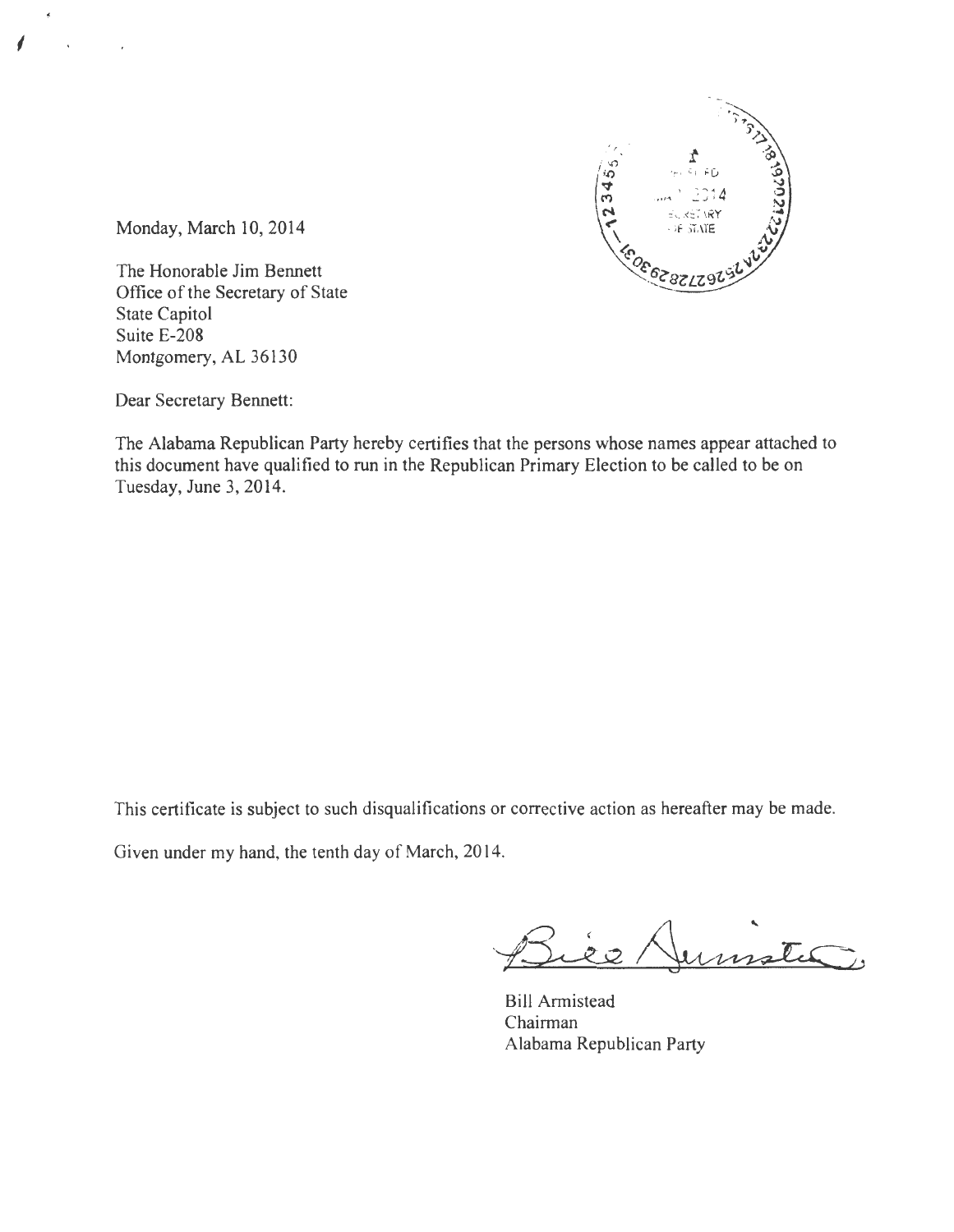## State Offices

..

I

| <b>Office</b>                            | District/County | <b>Place</b>   | Name                      |
|------------------------------------------|-----------------|----------------|---------------------------|
| Circuit Judge                            | 7               | 4              | Peggy P. Miller Lacher    |
| Circuit Judge                            | $\overline{7}$  | 4              | Brenda S. Stedham         |
| District Judge                           | Cleburne        |                | Melody Walker             |
| <b>District Judge</b>                    | Cleburne        |                | <b>Glea Sarrell</b>       |
| District Judge                           | Elmore          | 1              | Patrick D. Pinkston       |
| District Judge                           | Elmore          | $\mathbf{1}$   | <b>Lucie McLemore</b>     |
| District Judge                           | Mobile          | $\overline{2}$ | Jay A. York               |
| District Judge                           | Mobile          | $\overline{2}$ | Bryan D'Angelo            |
| District Judge                           | Shelby          | $\overline{2}$ | Daniel A. Crowson         |
| District Judge                           | Shelby          | $\overline{2}$ | Dave Roper                |
| Governor                                 |                 |                | <b>Robert Bentley</b>     |
| Governor                                 |                 |                | <b>Stacy Lee George</b>   |
| Governor                                 |                 |                | <b>Bob Starkey</b>        |
| Lt. Governor                             |                 |                | <b>Kay Ivey</b>           |
| Lt. Governor                             |                 |                | <b>Stan Cooke</b>         |
| <b>Public Service Commission</b>         |                 | 1              | Jeremy H. Oden            |
| <b>Public Service Commission</b>         |                 | $\mathbf 1$    | Kathy Peterson            |
| <b>Public Service Commission</b>         |                 | 2              | <b>Terry Dunn</b>         |
| <b>Public Service Commission</b>         |                 | $\overline{2}$ | <b>Phillip Brown</b>      |
| <b>Public Service Commission</b>         |                 | $\overline{2}$ | Chris "Chip" Beeker, Jr.  |
| <b>Public Service Commission</b>         |                 | $\overline{2}$ | Jonathan Barbee           |
| <b>Secretary of State</b>                |                 |                | <b>Reese McKinney</b>     |
| Secretary of State                       |                 |                | John Merrill              |
| Secretary of State                       |                 |                | Jim Perdue                |
| <b>State Auditor</b>                     |                 |                | <b>Adam Thompson</b>      |
| <b>State Auditor</b>                     |                 |                | Hobbie L. Sealy           |
| <b>State Auditor</b>                     |                 |                | Dale Peterson             |
| <b>State Auditor</b>                     |                 |                | Jim Zeigler               |
| <b>State House</b>                       | 1               |                | <b>Phillip Pettus</b>     |
| <b>State House</b>                       | $\mathbf 1$     |                | Sterling "Josh" Statom    |
| <b>State House</b>                       | 5               |                | Dan Williams              |
| <b>State House</b>                       | 5               |                | Bobby Jackson             |
| <b>State House</b>                       | 9               |                | Ed Henry                  |
|                                          | 9               |                | <b>Melvin Hasting</b>     |
| <b>State House</b><br><b>State House</b> |                 |                | Mac Buttram               |
| <b>State House</b>                       | 12<br>12        |                | <b>Corey Harbison</b>     |
|                                          |                 |                | Roy Jackson               |
| <b>State House</b>                       | 12              |                | <b>Bill Roberts</b>       |
| <b>State House</b>                       | 13              |                | <b>Connie Cooner Rowe</b> |
| <b>State House</b>                       | 13              |                |                           |
| <b>State House</b>                       | 14              |                | Richard Baughn            |
| <b>State House</b>                       | 14              |                | Tim Wadsworth             |
| <b>State House</b>                       | 16              |                | <b>Kyle South</b>         |
| <b>State House</b>                       | 16              |                | <b>Bobby Humphryes</b>    |
| <b>State House</b>                       | 17              |                | <b>Mike Millican</b>      |
| <b>State House</b>                       | 17              |                | Jim Bonner                |
| <b>State House</b>                       | 22              |                | Wayne Johnson             |
| <b>State House</b>                       | 22              |                | Ritchie Whorton           |
| <b>State House</b>                       | 24              |                | Nathaniel Ledbetter       |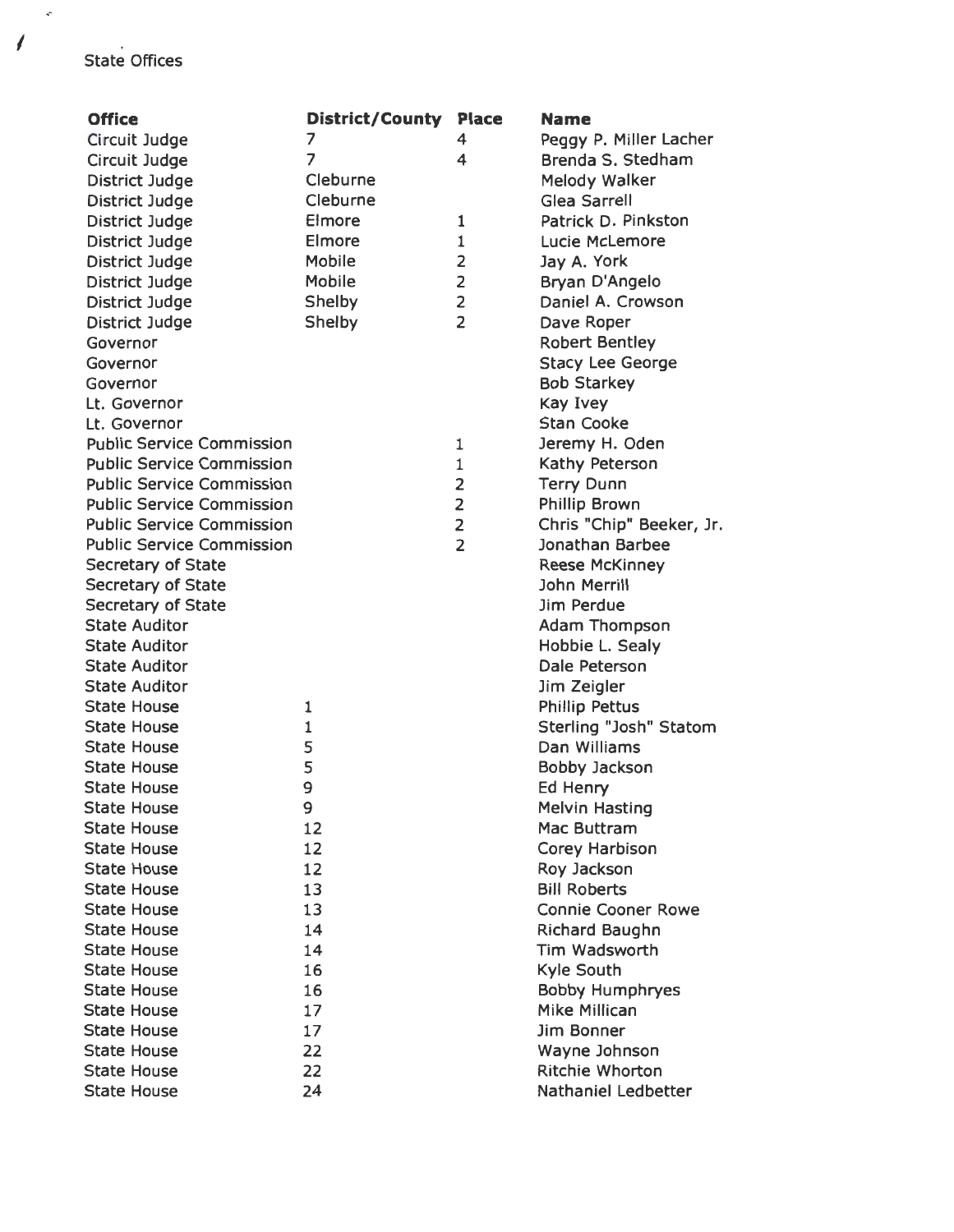State Offices

| <b>State House</b> | 24  | <b>Billy Hodges</b>      |
|--------------------|-----|--------------------------|
| <b>State House</b> | 26  | <b>Kerry Rich</b>        |
| <b>State House</b> | 26  | Ginger Fletcher          |
| <b>State House</b> | 30  | Mack N. Butler           |
| <b>State House</b> | 30  | Robert McKay             |
| <b>State House</b> | 35  | <b>Steve Dean</b>        |
| <b>State House</b> | 35  | <b>Steve Hurst</b>       |
| <b>State House</b> | 37  | <b>Bob Fincher</b>       |
| <b>State House</b> | 37  | T. Bryant Whaley         |
| <b>State House</b> | 38  | <b>Randy Price</b>       |
| <b>State House</b> | 38  | <b>Isaac Whorton</b>     |
| <b>State House</b> | 42  | James M. "Jimmy" Martin  |
| <b>State House</b> | 42  | <b>Kurt Wallace</b>      |
| <b>State House</b> | 43  | Doug Clark               |
| <b>State House</b> | 43  | <b>Arnold Mooney</b>     |
| <b>State House</b> | 43  | Amie Beth Shaver         |
| <b>State House</b> | 43  | Cheryl Ciamarra          |
| <b>State House</b> | 43  | John Bahakel             |
| <b>State House</b> | 43  | Gina H. McDonald         |
| <b>State House</b> | 43  | Don Murphy               |
| <b>State House</b> | 44  | Joe Freeman              |
| <b>State House</b> | 44  | <b>Danny Garrett</b>     |
| <b>State House</b> | 44  | John Amari               |
|                    | 46  | Pamela Blackmore-Jenkins |
| <b>State House</b> | 46  | <b>Steve French</b>      |
| <b>State House</b> | 46  | Justin Barkley           |
| <b>State House</b> | 46  | David Faulkner           |
| <b>State House</b> | 47  | <b>Jack Williams</b>     |
| <b>State House</b> | 47  | David Wheeler            |
| <b>State House</b> | 61  |                          |
| <b>State House</b> | 61  | Alan Harper              |
| <b>State House</b> |     | <b>Brian Keith Foley</b> |
| <b>State House</b> | 62  | Rich Wingo               |
| <b>State House</b> | 62  | <b>Jamey Clements</b>    |
| <b>State House</b> | 64  | Harry Shiver             |
| <b>State House</b> | 64  | James Hall               |
| <b>State House</b> | 73  | <b>Matt Fridy</b>        |
| <b>State House</b> | 73  | Jody Trautwein           |
| <b>State House</b> | 79  | <b>Mike Hubbard</b>      |
| <b>State House</b> | 79  | Fred "Sandy" Toomer      |
| <b>State House</b> | 80  | <b>Lesley Vance</b>      |
| <b>State House</b> | 80  | Alex Balkcum             |
| <b>State House</b> | 80  | <b>Mervin Dudley</b>     |
| <b>State House</b> | 85  | Ron Wilson               |
| <b>State House</b> | 85  | <b>Bobby Lewis</b>       |
| <b>State House</b> | 90  | Charles O. Newton        |
| <b>State House</b> | 90  | <b>Chris Sells</b>       |
| <b>State House</b> | 91  | <b>Barry Moore</b>       |
| <b>State House</b> | 91  | Joshua R. Pipkin         |
| <b>State House</b> | 101 | Chris Pringle            |

 $\tilde{\phantom{a}}$ 

 $\mathcal{A}$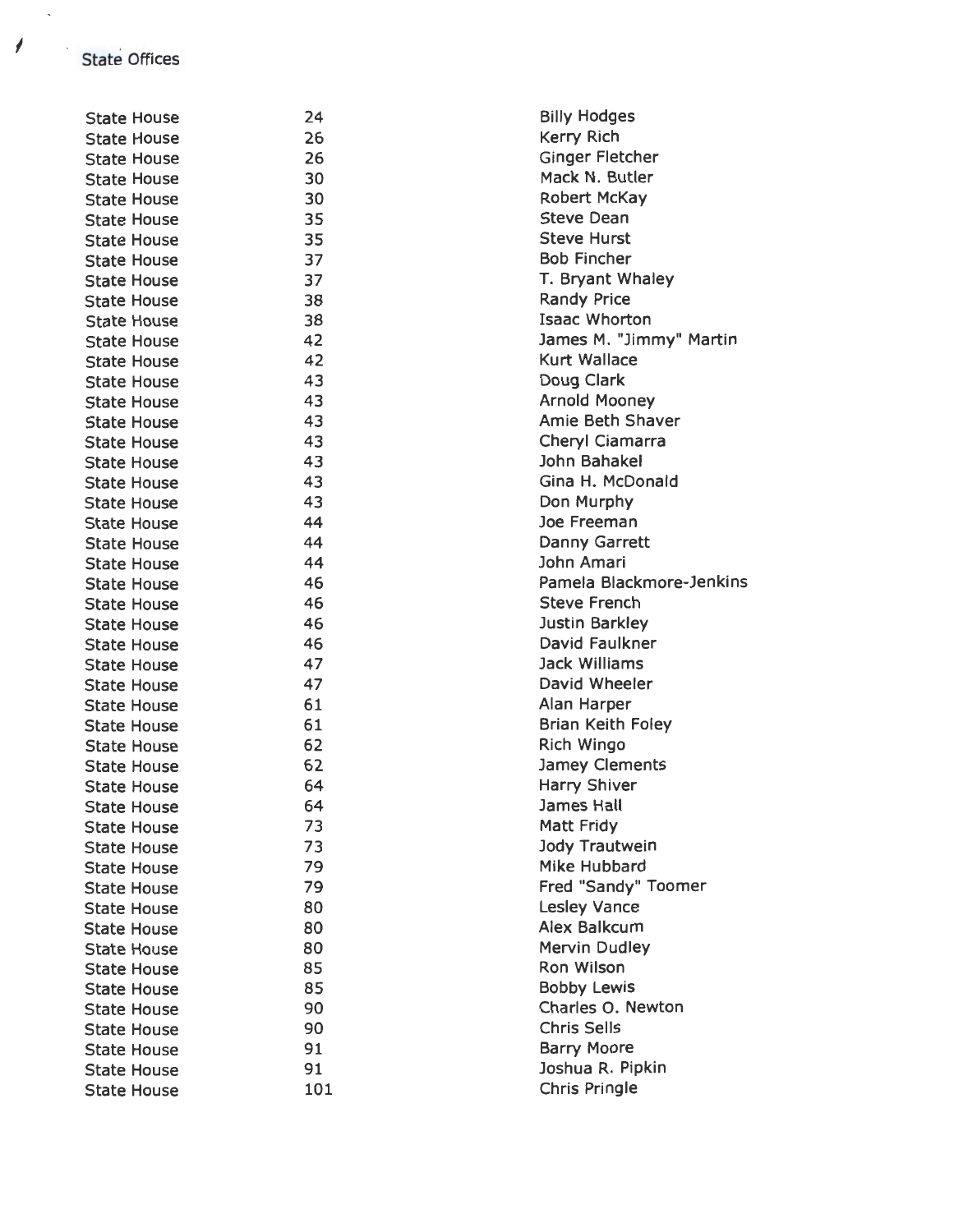<sup>f</sup>• State Offices

| <b>State House</b>  | 101            | Don Hembree                     |
|---------------------|----------------|---------------------------------|
| <b>State House</b>  | 102            | Jack Williams                   |
| <b>State House</b>  | 102            | <b>Chris McNeil</b>             |
| <b>State House</b>  | 102            | <b>Anthony Clarkbanks</b>       |
| <b>State Senate</b> | $\mathbf{1}$   | <b>Chris Seibert</b>            |
| <b>State Senate</b> | $\mathbf 1$    | Jonathan R. Berryhill           |
| <b>State Senate</b> | $\mathbf{1}$   | <b>Tim Melson</b>               |
| <b>State Senate</b> | 2              | <b>Bill Holtzclaw</b>           |
| <b>State Senate</b> | $\overline{2}$ | George Barry                    |
| <b>State Senate</b> | 4              | Paul Bussman                    |
|                     | 4              | <b>Bruce Whitlock</b>           |
| <b>State Senate</b> | $\overline{7}$ | Paul L. Sanford                 |
| <b>State Senate</b> | 7              | David Blair                     |
| <b>State Senate</b> |                | <b>Todd Greeson</b>             |
| <b>State Senate</b> | 8              | <b>Steve Livingston</b>         |
| <b>State Senate</b> | 8              | Clay Scofield                   |
| <b>State Senate</b> | 9              |                                 |
| <b>State Senate</b> | 9              | Wade D. Taylor<br>Jim McClendon |
| <b>State Senate</b> | 11             |                                 |
| <b>State Senate</b> | 11             | Jerry L. Fielding               |
| <b>State Senate</b> | 12             | Del Marsh                       |
| <b>State Senate</b> | 12             | <b>Steven Guede</b>             |
| <b>State Senate</b> | 13             | <b>Tim Sprayberry</b>           |
| <b>State Senate</b> | 13             | <b>Gerald Dial</b>              |
| <b>State Senate</b> | 17             | <b>Shay Shelnutt</b>            |
| <b>State Senate</b> | 17             | Jim Murphree                    |
| <b>State Senate</b> | 17             | Gayle H. Gear                   |
| <b>State Senate</b> | 17             | <b>Brett King</b>               |
| <b>State Senate</b> | 17             | Adam Ritch                      |
| <b>State Senate</b> | 17             | Joe Cochran                     |
| <b>State Senate</b> | 17             | Jim Roberts                     |
| <b>State Senate</b> | 21             | <b>Gerald Allen</b>             |
| <b>State Senate</b> | 21             | <b>Frank Chandler</b>           |
| <b>State Senate</b> | 22             | Stephen Sexton                  |
| <b>State Senate</b> | 22             | Harry D'Olive, Jr.              |
| <b>State Senate</b> | 22             | Danny B. Joyner                 |
| <b>State Senate</b> | 22             | <b>Greg Albritton</b>           |
| <b>State Senate</b> | 22             | <b>Jeff Peacock</b>             |
| <b>State Senate</b> | 27             | <b>Tom Whatley</b>              |
| <b>State Senate</b> | 27             | <b>Andy Carter</b>              |
| <b>State Senate</b> | 30             | Clyde Chambliss, Jr.            |
| <b>State Senate</b> | 30             | Suzelle Josey                   |
| <b>State Senate</b> | 30             | <b>Harris Garner</b>            |
| <b>State Senate</b> | 30             | <b>Bill Harris</b>              |
| <b>State Senate</b> | 31             | Jimmy W. Holley                 |
| <b>State Senate</b> | 31             | <b>Garreth Moore</b>            |
| <b>US House</b>     | 3              | <b>Mike Rogers</b>              |
| <b>US House</b>     | 3              | <b>Thomas Casson</b>            |
| <b>US House</b>     | 5              | Mo Brooks                       |
| <b>US House</b>     | 5              | Jerry Hill                      |
|                     |                |                                 |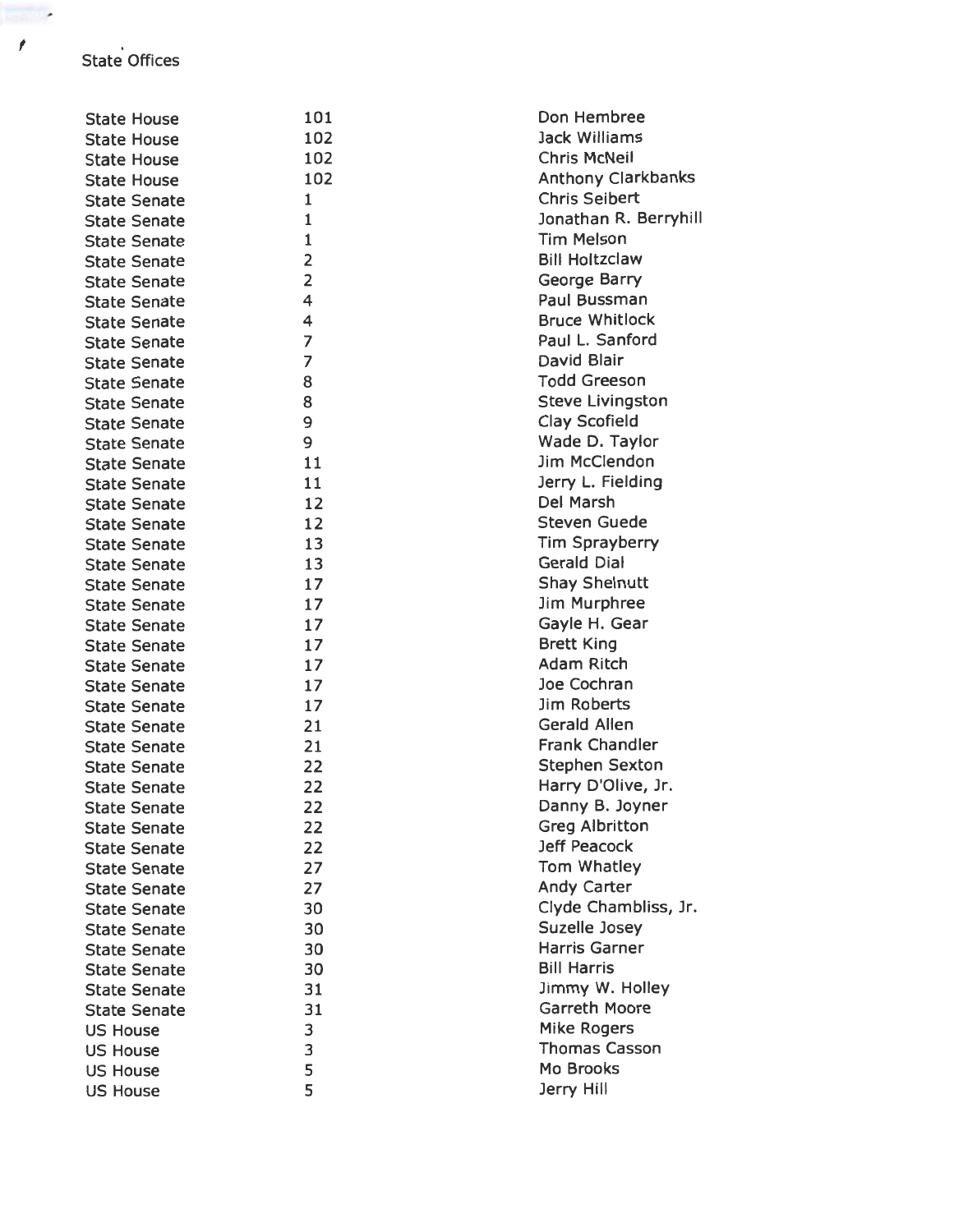*<sup>1</sup>*. State Offices

 $\overline{\phantom{a}}$ 

| <b>US House</b>           | 6              |
|---------------------------|----------------|
| US House                  | 6              |
| <b>US House</b>           | 6              |
| US House                  | 6              |
| <b>US House</b>           | 6              |
| US House                  | 6              |
| US House                  | 6              |
| <b>Board of Education</b> | 2              |
| <b>Board of Education</b> | $\overline{2}$ |
| <b>Board of Education</b> | 6              |
| Board of Education        | 6              |
| <b>Board of Education</b> | 8              |
| <b>Board of Education</b> | 8              |
| state senate              |                |

Chad Mathis Paul DeMarco Will Brooke Gary Palmer Tom Vigneulle Robert Shattuck Scott Beason Betty Peters Barry R. Sadler Cynthia McCarty Patricia McGriff Mary Scott Hunter<br>Mike Parsons  $3$  John Carroll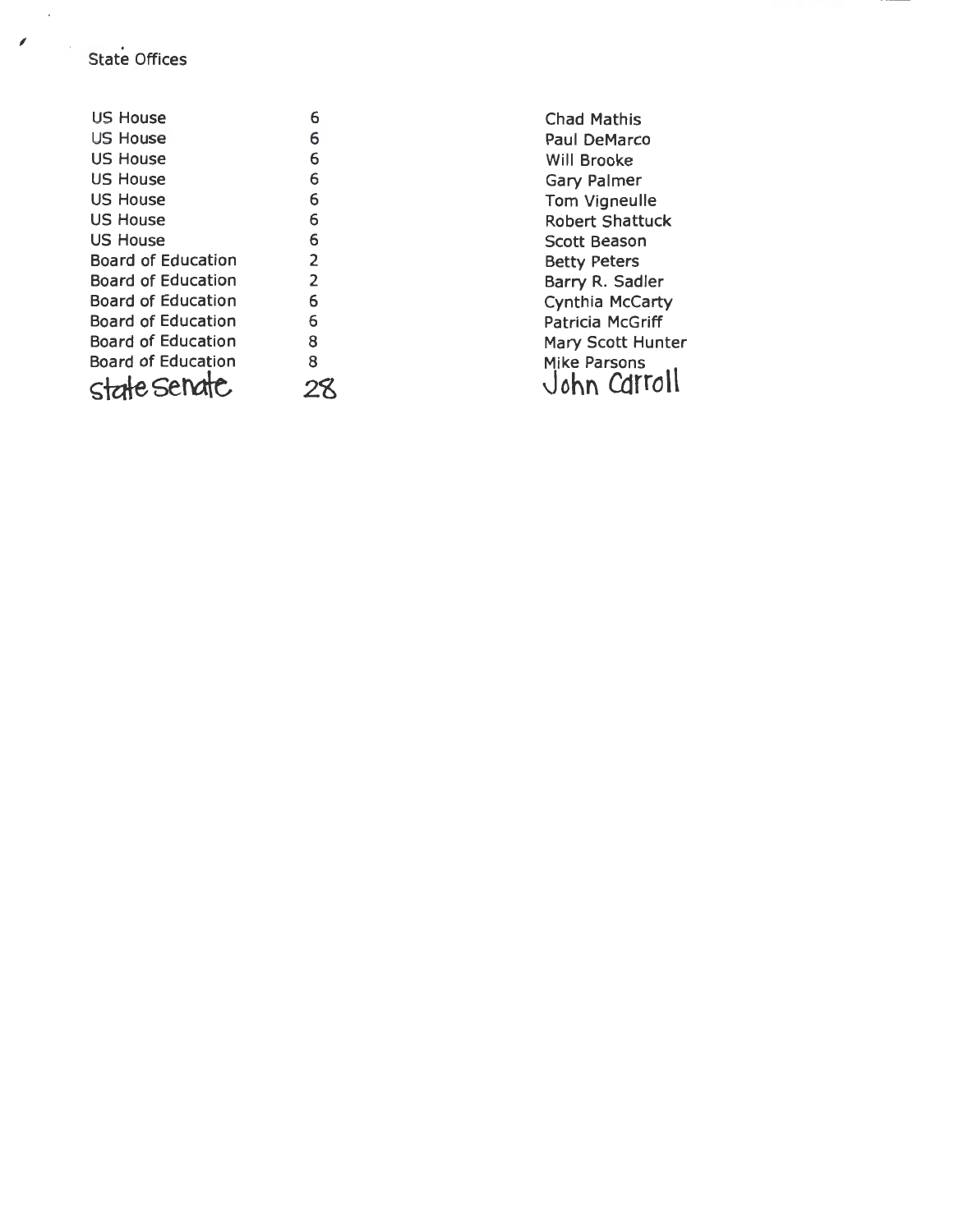

Monday, March 10, 2014

The Honorable Jim Bennett Office of the Secretary of State State Capitol Suite E-208 Montgomery, AL 36130

Dear Secretary Bennett:

The Alabama Republican Party hereby certifies that the persons whose names appear attached to this document have qualified to run in the Republican Primary Election as State Executive Committee Members to be called to be on Tuesday, June 3, 2014.

This certificate is subject to such disqualifications or corrective action as hereafter may be made.

Given under my hand, the tenth day of March, 2014.

Bill Armistead Chairman Alabama Republican Party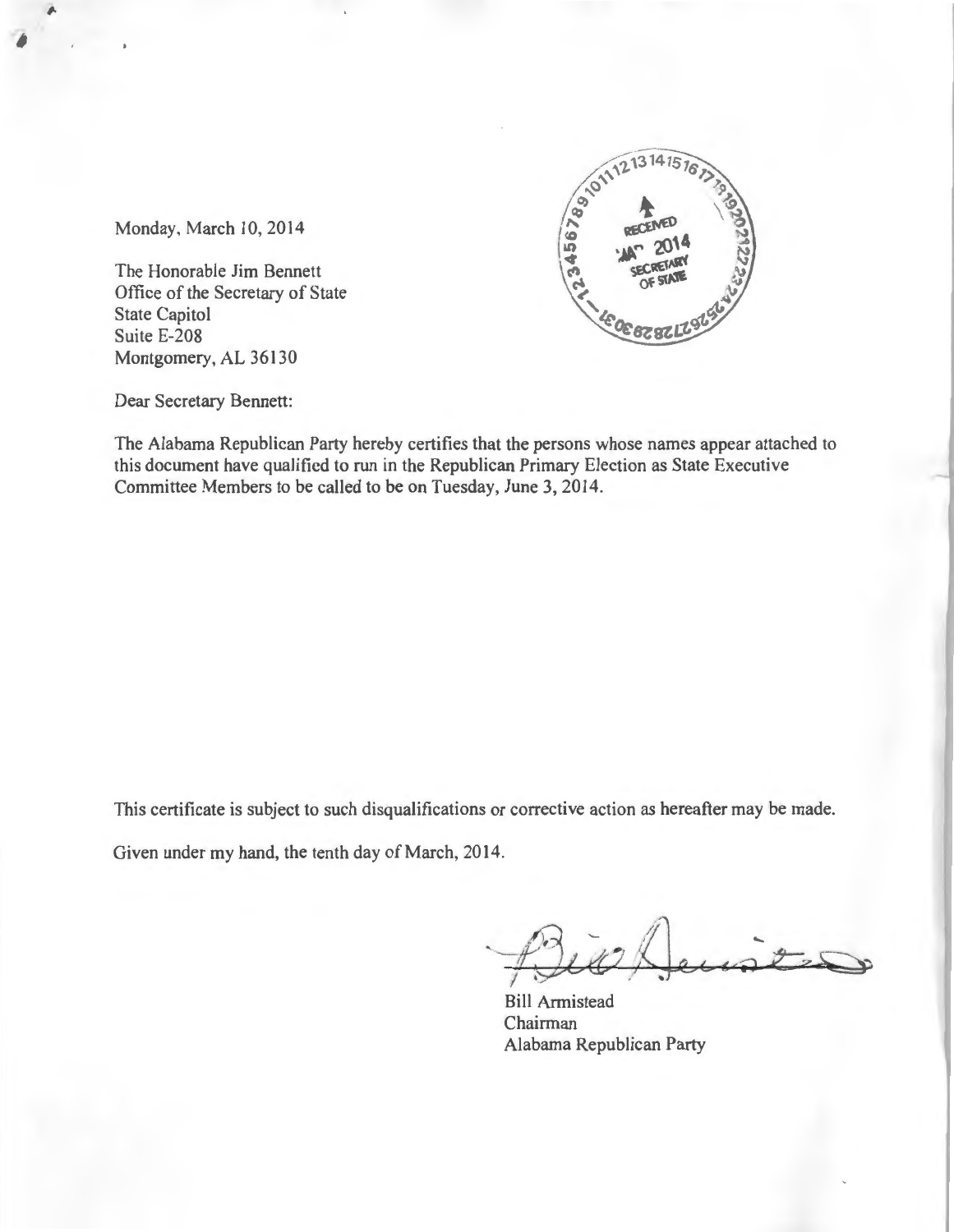## state Executive committee

| <b>Name</b>             | County         | Place Number HD Number |  |
|-------------------------|----------------|------------------------|--|
| Barbara S. Wheeler      | <b>Baldwin</b> | 3                      |  |
| <b>Matthew Brown</b>    | Baldwin        | 3                      |  |
| Kathy Morelock          | <b>Baldwin</b> | 4                      |  |
| Marcus R. Bowman        | <b>Baldwin</b> | 4                      |  |
| Chad Kilgore            | <b>Baldwin</b> | 4                      |  |
| Julia E. Donahue        | <b>Baldwin</b> | 5                      |  |
| J Dean Young            | <b>Baldwin</b> | 5                      |  |
| Dan Benton              | <b>Baldwin</b> | 6                      |  |
| Will Jones              | <b>Baldwin</b> | 6                      |  |
| Quintin Reece           | <b>Baldwin</b> | $\overline{7}$         |  |
| Robert Zarr             | <b>Baldwin</b> | $\overline{7}$         |  |
| <b>Tucker Dorsey</b>    | <b>Baldwin</b> | $\overline{7}$         |  |
| Dennis H. Beavers       | <b>Blount</b>  | $\overline{2}$         |  |
| Greg Reid               | <b>Blount</b>  | $\overline{2}$         |  |
| Carol Allen             | Calhoun        | $\mathbf{1}$           |  |
| Virgil "Sonny" Coker    | Calhoun        | $\mathbf{1}$           |  |
| Larry P. Sims           | Calhoun        | $\overline{2}$         |  |
| Keith Kelley            | Calhoun        | $\overline{2}$         |  |
| Renée Gentle Powers     | Chilton        | $\mathbf{1}$           |  |
| Robert L. "Bob" Sanders | Chilton        | $\mathbf 1$            |  |
| CJ Robinson             | Chilton        | $\overline{2}$         |  |
| Kay Fox                 | Chilton        | $\overline{2}$         |  |
| Dianne Branch           | Clay           | $\mathbf 1$            |  |
| Ken Burroughs           | Clay           | $\mathbf 1$            |  |
| Ed Foy                  | Coffee         | $\overline{2}$         |  |
| Ben R. McKee            | Coffee         | $\overline{2}$         |  |
| Bobbie Lou Leigh        | Colbert        | $\overline{2}$         |  |
| Tony Riley              | Colbert        | $\overline{2}$         |  |
| Paul Perrott            | Coosa          | $\mathbf{1}$           |  |
| Randy Walker            | Coosa          | $\mathbf 1$            |  |
| <b>Christy Turner</b>   | Cullman        | 1                      |  |
| Patricia McGriff        | Cullman        | $\mathbf{1}$           |  |
| Kenneth Cornelius       | Cullman        | $\overline{2}$         |  |
| <b>Gary McGriff</b>     | Cullman        | 2                      |  |
| Tom Beason              | Cullman        | 3                      |  |
| <b>Melvin Hasting</b>   | Cullman        | 3                      |  |
| Virginia Howard         | Dale           | $\overline{2}$         |  |
| K. Scott Moore          | Dale           | $\overline{2}$         |  |
| Mary Anne Cole          | DeKalb         | $\overline{2}$         |  |
| Lester Black            | DeKalb         | $\overline{2}$         |  |
| Jack Stiefel            | DeKalb         | 3                      |  |
| Scotty Vaughn           | DeKalb         | 3                      |  |
| <b>Tony Goolesby</b>    | DeKalb         | 3                      |  |
| Kathy Holt              | Elmore         | $\overline{2}$         |  |
| Nathan Allinder         | Elmore         | $\overline{2}$         |  |
| Karen Stewart           | Elmore         | 3                      |  |
| Ronald "Ronnie" Welch   | Elmore         | 3                      |  |
| Jodi Peacock            | Escambia       | $\overline{2}$         |  |

 $\bullet$   $\cdot$   $\cdot$   $\cdot$   $\cdot$   $\cdot$   $\cdot$ 

 $\blacktriangle$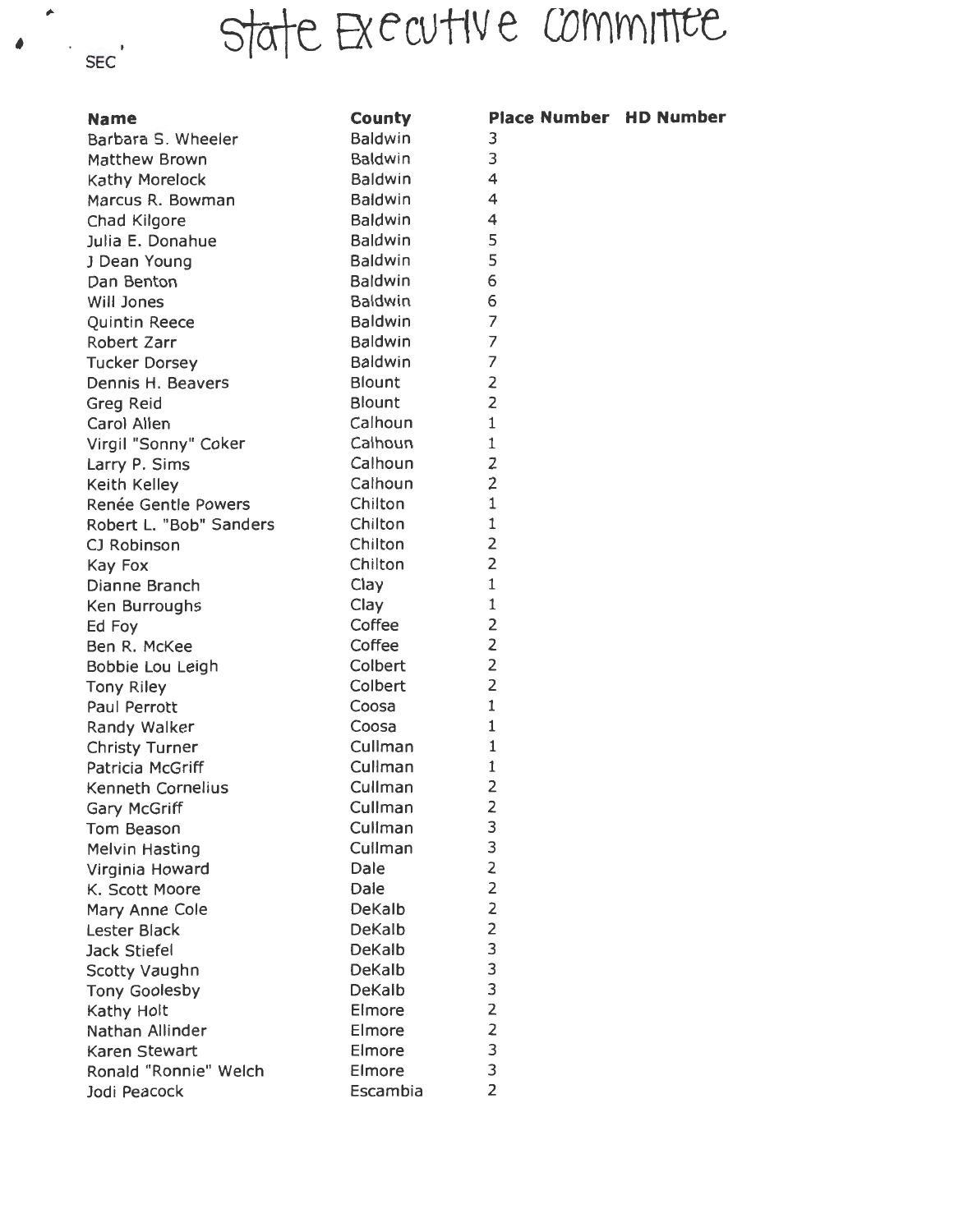| Dave Jordan                                   | Escambia         | 2              |       |
|-----------------------------------------------|------------------|----------------|-------|
| <b>Bill McCollum</b>                          | Fayette          | 1              |       |
| Van Gravlee                                   | Fayette          | 1              |       |
| Jack D. Cook                                  | Houston          | $\mathbf{1}$   |       |
| Calvin Reid                                   | Houston          | $\mathbf{1}$   |       |
| <b>Stephen Evans</b>                          | Houston          | $\mathbf 1$    |       |
| Jarrod Blumberg                               | Houston          | 2              |       |
| <b>George Curtiss</b>                         | Houston          | $\overline{2}$ |       |
| <b>Dwight Davis</b>                           | Houston          | $\overline{2}$ |       |
| Carolyn J. Cook                               | Houston          | 3              |       |
| Yvonne Reid                                   | Houston          | 3              |       |
| Lori Beth Evans                               | Houston          | 3              |       |
| Rhea Williams                                 | Houston          | 3              |       |
| Joyce M. Long                                 | Houston          | $\overline{4}$ |       |
| Valerie D. Judah                              | Houston          | $\overline{4}$ |       |
| Jonathan Barbee                               | <b>Jefferson</b> | 3              | 44    |
| <b>Bobby Patterson</b>                        | Jefferson        | 3              | 44    |
| Larry R. "Doc" Cate                           | Jefferson        | $\mathbf{1}$   | 45    |
| Deanna Frankowski                             | <b>Jefferson</b> | $\mathbf{1}$   | 45    |
| <b>Brooklyn Roberts</b>                       | Jefferson        | $\mathbf{1}$   | 45    |
| Lisa Pate                                     | <b>Jefferson</b> | $\mathbf{1}$   | 46    |
| Joey Sanders                                  | <b>Jefferson</b> | $\mathbf 1$    | 46    |
| Shaun McCutcheon                              | <b>Jefferson</b> | $\overline{2}$ | 46    |
| Chris Reid                                    | Jefferson        | $\overline{2}$ | 46    |
| Keith Hall                                    | <b>Jefferson</b> | 3              | 46    |
| <b>Clayton Turner</b>                         | Jefferson        | 3              | 46    |
| Don Ammons                                    | Jefferson        | $\mathbf{1}$   | 47    |
| Matt Lembke                                   | Jefferson        | $\mathbf{1}$   | 47    |
| Alison Lyle Sanda                             | Jefferson        | $\mathbf{1}$   | 47    |
| Patricia A. Brown                             | Jefferson        | 2              | 47    |
| <b>Marshall Hollis</b>                        | <b>Jefferson</b> | $\overline{2}$ | 47    |
| <b>Stan Cooke</b>                             | Jefferson        | $\mathbf{1}$   | 51    |
| <b>Blake Guinn</b>                            | <b>Jefferson</b> | $\mathbf{1}$   | 51    |
| <b>Vickie Evans Fuller</b>                    | <b>Jefferson</b> | $\mathbf 1$    | 52    |
| <b>Brain Huff</b>                             | <b>Jefferson</b> | ı              | 52    |
| <b>Chess Bedsole</b>                          | Jefferson        | $\mathbf 1$    | 54    |
| Selena Rodgers Dickerson                      | <b>Jefferson</b> | $\mathbf 1$    | 54    |
| Patricia N. Moore                             | <b>Jefferson</b> | $\mathbf{1}$   | 54    |
| <b>Scott Stone</b>                            | <b>Jefferson</b> | 1              | 54    |
|                                               | <b>Jefferson</b> | $\mathbf{1}$   | 56    |
| Kenny Dean<br>William E. "Billy" Parsons, Jr. | <b>Jefferson</b> | 1              | 56    |
|                                               | <b>Jefferson</b> | 1              | 56    |
| Teresa B. Petelos                             | Jefferson        | $\mathbf 1$    | 59    |
| <b>Keith Adams</b>                            | <b>Jefferson</b> | $\mathbf{1}$   | 59    |
| Phillip Brown                                 | <b>Jefferson</b> | $\mathbf 1$    | 43/48 |
| Jerry Bahakel                                 | <b>Jefferson</b> | $\mathbf 1$    | 43/48 |
| Chris Brown                                   | <b>Jefferson</b> | $\overline{2}$ | 43/48 |
| Gregory C. Cook                               |                  | $\overline{2}$ | 43/48 |
| Virginia Doyle                                | Jefferson        | 3              | 43/48 |
| Jackie Curtiss                                | <b>Jefferson</b> |                |       |

,.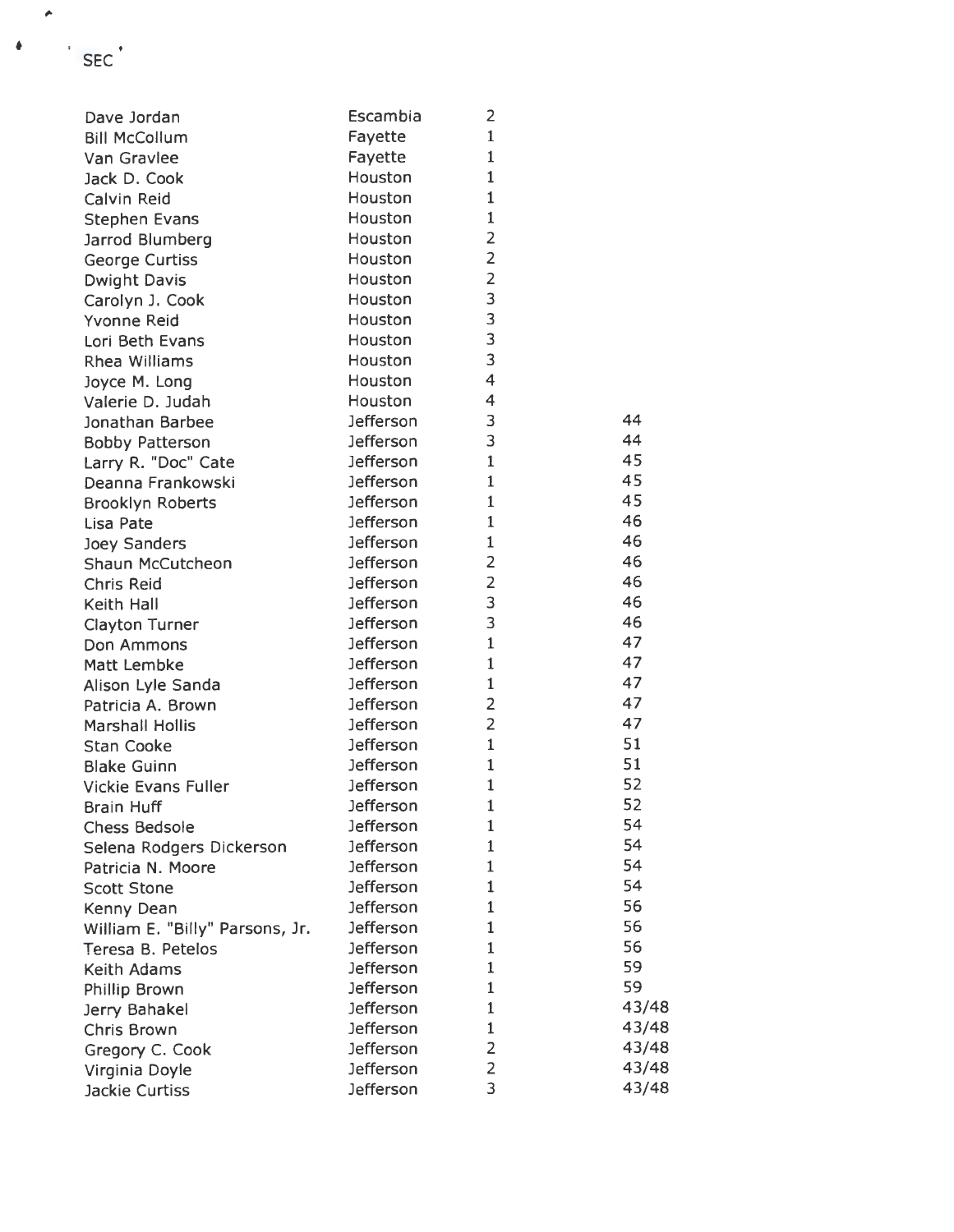| Virginia Doyle                | Jefferson  | 2                       | 43/48    |
|-------------------------------|------------|-------------------------|----------|
| Jackie Curtiss                | Jefferson  | 3                       | 43/48    |
| <b>Tom Davis</b>              | Jefferson  | 3                       | 43/48    |
| Carol Hinkle                  | Jefferson  | 3                       | 43/48    |
| Alberto "Butch" Zaragoza, Jr. | Jefferson  | 3                       | 43/48    |
| Caryn Gleason                 | Jefferson  | $\mathbf 1$             | 55/60    |
| Joy Ann Perry                 | Jefferson  | $\mathbf{1}$            | 55/60    |
| <b>Buel Springer</b>          | Lauderdale | $\mathbf{1}$            |          |
| Matthew Sorrell               | Lauderdale | $\mathbf 1$             |          |
| William Smith                 | Lauderdale | 2                       |          |
| John Hargett                  | Lauderdale | $\overline{2}$          |          |
| Andrew Sorrell                | Lauderdale | 3                       |          |
| Josh Dodd                     | Lauderdale | 3                       |          |
| Mark White                    | Lauderdale | 3                       |          |
| Francis Allen Long            | Lauderdale | 3                       |          |
| <b>Will Motlow</b>            | Lauderdale | 4                       |          |
| Angela Broyles                | Lauderdale | 4                       |          |
| <b>Trey Edwards</b>           | Lauderdale | 4                       |          |
| John Rice                     | Lee        | $\mathbf 1$             |          |
| Mike Hubbard                  | Lee        | 1                       |          |
| Thomas M. Eden, III           | Lee        | 6                       |          |
| Stephen Benson                | Lee        | 6                       |          |
| Jonathan Hester               | Lee        | 6                       |          |
| Cory Elrod                    | Limestone  | $\mathbf 1$             |          |
| Glenda Neill                  | Limestone  | $\mathbf 1$             |          |
| <b>Ben Harrison</b>           | Limestone  | $\mathbf 1$             |          |
| Wayne Reynolds                | Limestone  | $\overline{2}$          |          |
| Jim Burden                    | Limestone  | $\overline{\mathbf{c}}$ |          |
| Caren Sample                  | Limestone  | $\overline{2}$          |          |
| John Wahl                     | Limestone  | $\overline{2}$          |          |
| Randall Peek                  | Limestone  | 3                       |          |
| Ronnie G. Coffman             | Limestone  | 3                       |          |
| Dean Johnson                  | Madison    | $\mathbf 1$             | 3        |
| Mary Scott Hunter             | Madison    | $\mathbf 1$             | 3        |
| Jim Peters                    | Madison    | $1\,$                   | Δ        |
| Clay Mills                    | Madison    | 1                       | 4        |
| George Barry                  | Madison    | $\mathbf 1$             | 6        |
| David Shockey                 | Madison    | 1                       | 6        |
| Colin Hargrove                | Madison    | 1                       | 8        |
| David Vess                    | Madison    | $\mathbf 1$             | 8        |
| <b>Marcia Parsons</b>         | Madison    | $\mathbf 1$             | 9        |
| <b>Brent Beal</b>             | Madison    | $\mathbf 1$             | 9        |
| Sue Alexander                 | Madison    | $\mathbf 1$             | 10       |
| Rex Wilson Moon               | Madison    | 3                       | 10       |
| Larry Durham                  | Madison    | 1                       | 10       |
| Mike Ball                     | Madison    | 1                       | At Large |
| Hugh McInnish                 | Madison    | $\mathbf 1$             | At Large |
| Randy Hairston                | Madison    | 3                       | At Large |
| Marcia St. Louis              | Madison    | 3                       | At Large |

,.

I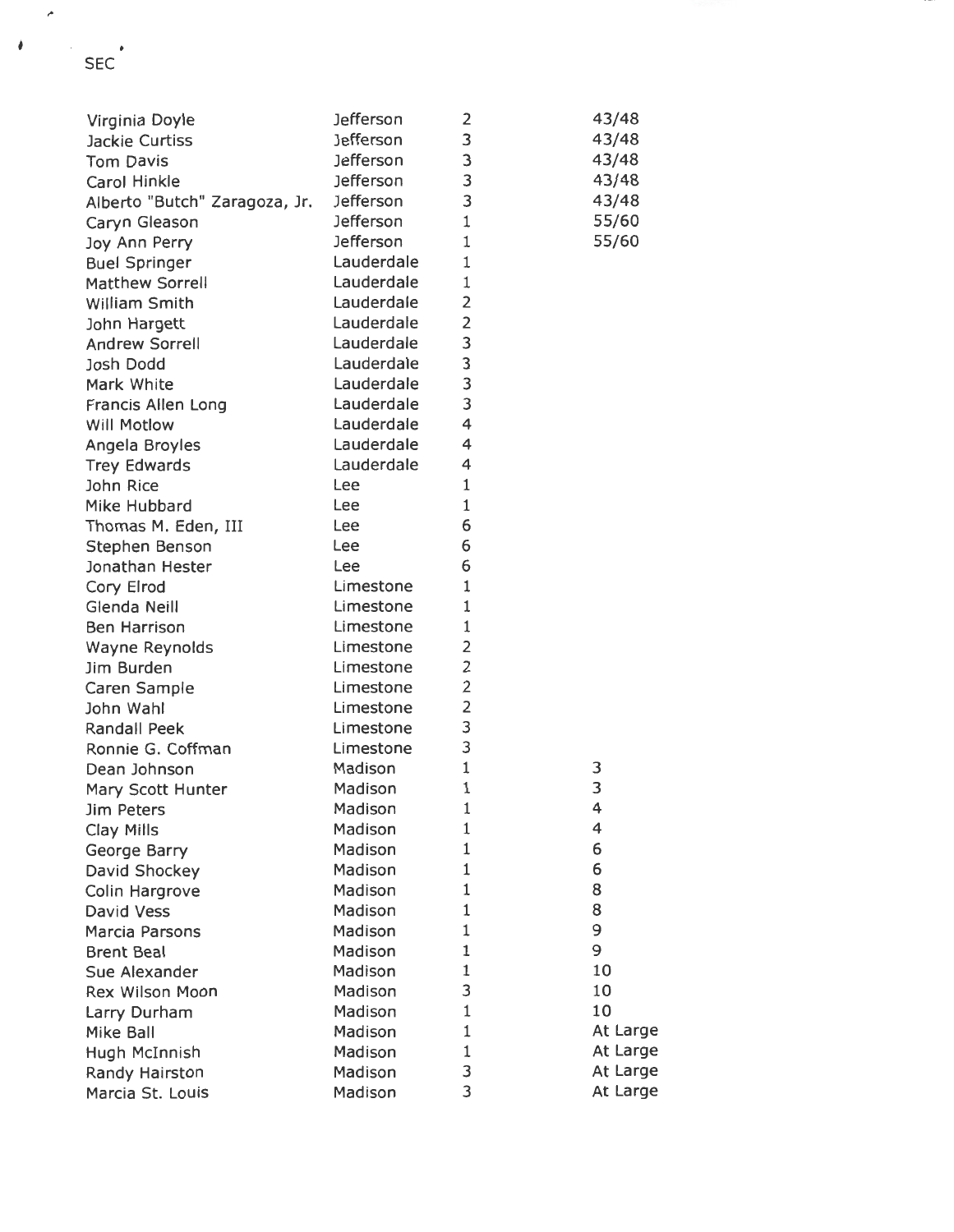| Jerry Lathan             | Mobile        | 1              |
|--------------------------|---------------|----------------|
| Burl Quinn Sumlin, III   | Mobile        | $\mathbf{1}$   |
| Chip Brown               | Mobile        | 5              |
| <b>Charles Larrimore</b> | Mobile        | 5              |
| <b>Judy Motlow</b>       | Mobile        | 6              |
| Janet Oglesby            | Mobile        | 6              |
| Jessica James            | Mobile        | $\overline{7}$ |
| Roger Eldwin McConnell   | Mobile        | $\overline{7}$ |
| Philip R. Benson         | Mobile        | 8              |
| Karla M. DuPriest        | Mobile        | 8              |
| Frank F. Millsaps        | Mobile        | 8              |
| Timothy E. Morgan, Sr.   | <b>Mobile</b> | 8              |
| Quin Hillyer             | <b>Mobile</b> | 9              |
| Lutricia Whatley Strange | Mobile        | 9              |
| Sharon L. Powe           | Mobile        | 10             |
| Austin L. Rainwaters     | Mobile        | 10             |
| Kim Hastie               | Mobile        | 16             |
| Pamela Millsaps          | Mobile        | 16             |
| <b>Bart Cook</b>         | Montgomery    | $\mathbf 1$    |
| Don Fisher               | Montgomery    | $\mathbf{1}$   |
| <b>Jess Skaggs</b>       | Montgomery    | $\mathbf 1$    |
| Tijuanna Adetunji        | Montgomery    | $\overline{2}$ |
| Lewis W. Kelly           | Montgomery    | $\overline{2}$ |
| <b>Heather Sellers</b>   | Montgomery    | $\overline{2}$ |
| Michael R. Quattlebaum   | Montgomery    | 3              |
| <b>Rick Sellers</b>      | Montgomery    | 3              |
| <b>Chuck Carver</b>      | Montgomery    | 5              |
| William A. Green, Jr.    | Montgomery    | 5              |
| <b>Brandon Walters</b>   | Montgomery    | 5              |
| J. Allen Meadows         | Montgomery    | 6              |
| Jim Wilson               | Montgomery    | 6              |
| Jack Campbell            | Montgomery    | $\overline{7}$ |
| <b>Will Sellers</b>      | Montgomery    | 7              |
| Harold R. Dobbs, Jr.     | Montgomery    | 8              |
| Perry Hooper             | Montgomery    | 8              |
| <b>Claire Austin</b>     | Montgomery    | 9              |
| Will Barfoot             | Montgomery    | 9              |
| <b>Charlotte Meadows</b> | Montgomery    | 9              |
| <b>Hobbie Sealy</b>      | Montgomery    | 9              |
| <b>Emily Thompson</b>    | Montgomery    | 9              |
| Adonis L. Bailey         | Morgan        | 4              |
| James R. Henderson       | Morgan        | 4              |
| Amy Dent                 | Pike          | $\mathbf{1}$   |
| Shirley Reddoch          | Pike          | $\mathbf 1$    |
| Alex Balkcum             | Russell       | $\overline{2}$ |
| Jean B. Faulkner         | Russell       | $\overline{2}$ |
| Charles Knight           | Shelby        | 3              |
| Kathy Peterson           | Shelby        | 3              |
| Patrick Browning         | Shelby        | 6              |
|                          |               |                |

..